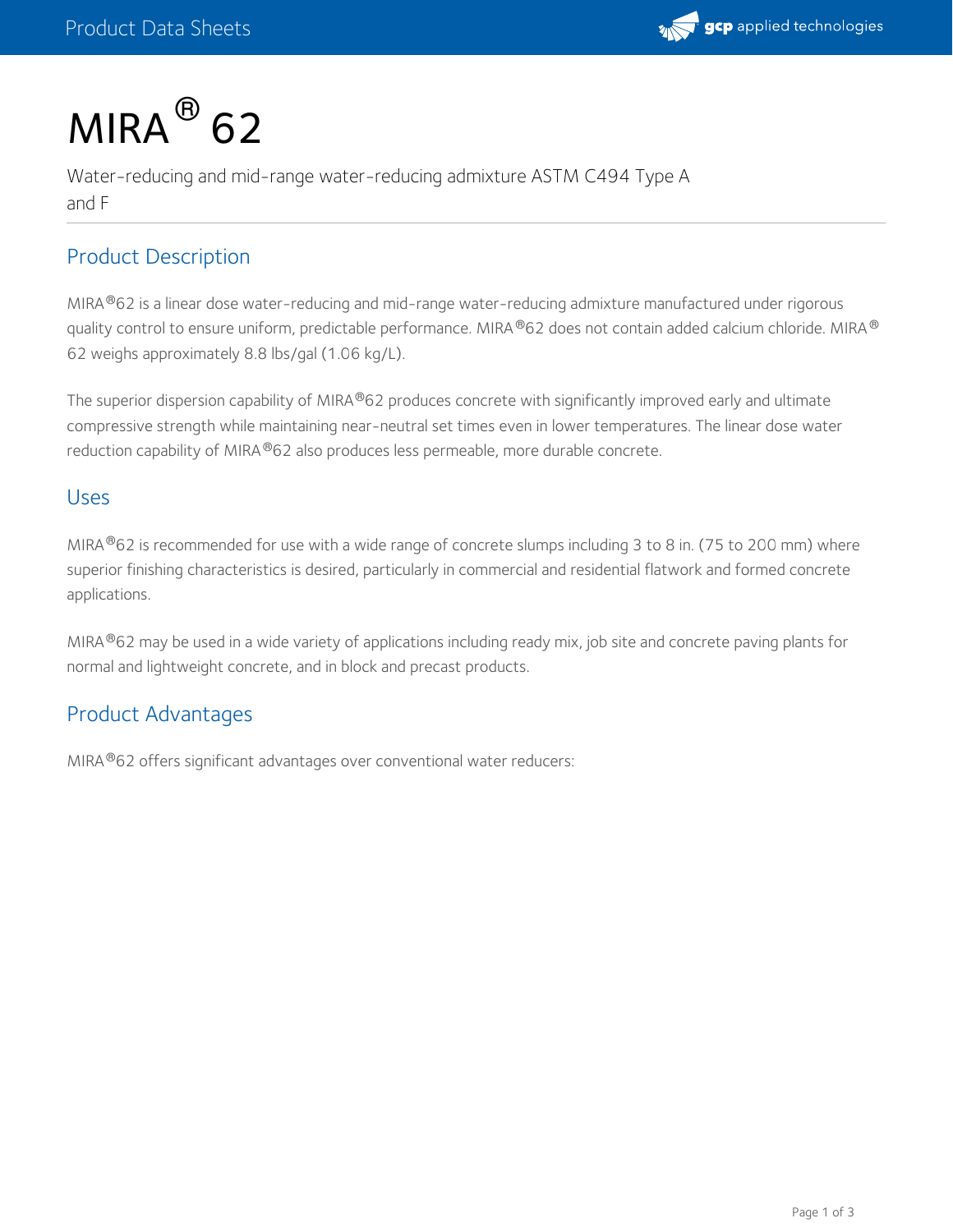

- Linear water reduction capability. The neutral set capability of MIRA® 62 throughout a wide range of dosage rates allows the producer to have "peace of mind" by knowing they can utilize a single admixture to meet all their water reducer and mid-range water reducer needs and requirements. The versatile water reduction capability of MIRA $^\circledR$  62 may be used to produce high quality, workable concrete over a wide range of water/cement ratios.
- Superior strength performance. The superior water reduction properties (up to 15%) and excellent dispersion characteristics allow the production of lower water to cement ratio concrete with more complete cement hydration. This combined effect results in increased compressive and flexural strengths at all ages.
- Near-Neutral set times. With MIRA® 62 concrete, near-neutral setting times can be maintained over a wide range of dosage rates and temperature conditions.
- Superior workability and finishability. The exceptional water-reducing performance allows for concrete production at 3 to 8 in. (75 to 200 mm) slumps, providing smooth flowing concrete with improved placement properties. Formulated with proven finishing enhancing components, MIRA® 62 controls bleeding while bringing the mortar to the surface. Floating and troweling, by machine or by hand, easily imparts a smooth, close tolerance surface with less machine time and labor
- Improved performance for use with pozzolans. MIRA $^\circledR$  62 improves the quality of lean, harsh concrete mixes and concrete that contains fly ash (both Class C and Class F) and GGBF slag, delivering superior workability, finishability and pumpability. The neutral set characteristics allow incremental cement replacement with pozzolans.

# Finishability

Finishers have stated that the cement paste or mortar in MIRA®62 concrete has improved trowelability. Floating or troweling by hand or machine imparts a smooth, close tolerance surface.

### Addition Rates

Addition rate may be varied to achieve the desired water reduction and set time. Typically, addition rates range from 2.5–15 fl oz/100 lbs (160–1000 mL/ 100 kg) of cementitious materials. Addition rates may vary depending on materials, job conditions and desired performance characteristics. Please consult your GCP Applied Technologies representative for information and assistance.

### Compatibility with Other Admixtures and Batch Sequencing

MIRA $^{\circledR}$ 62 is compatible with most GCP admixtures as long as they are added separately to the concrete mix, usually through the water holding tank discharge line. However MIRA®62 is not recommended for use in concrete containing naphthalenebased admixtures including DARACEM ®19 and DARACEM ®100, and melamine-based admixtures including DARACEM  $^\circ$ 65. In general, it is recommended that MIRA  $^\circ$ 62 be added to the concrete mix near the end of the batch sequence for optimum performance. Please see GCP Technical Bulletin TB-0110, Admixture Dispenser Discharge Line Location and Sequencing for Concrete Batching Operations for further recommendations. For optimum performance, different sequencing may be used if local testing shows better performance.

Pretesting of the concrete mix should be performed before use, as conditions and materials change in order to assure compatibility, and to optimize dosage rates, addition times in the batch sequencing and concrete performance. For concrete that requires air entrainment, the use of an ASTM C260 air-entraining agent (such as DARAVAIR $^\circ$ or DAREX $^\circ$ product lines) is recommended to provide suitable air void parameters for freeze-thaw resistance. Please consult your GCP Applied Technologies representative for guidance.